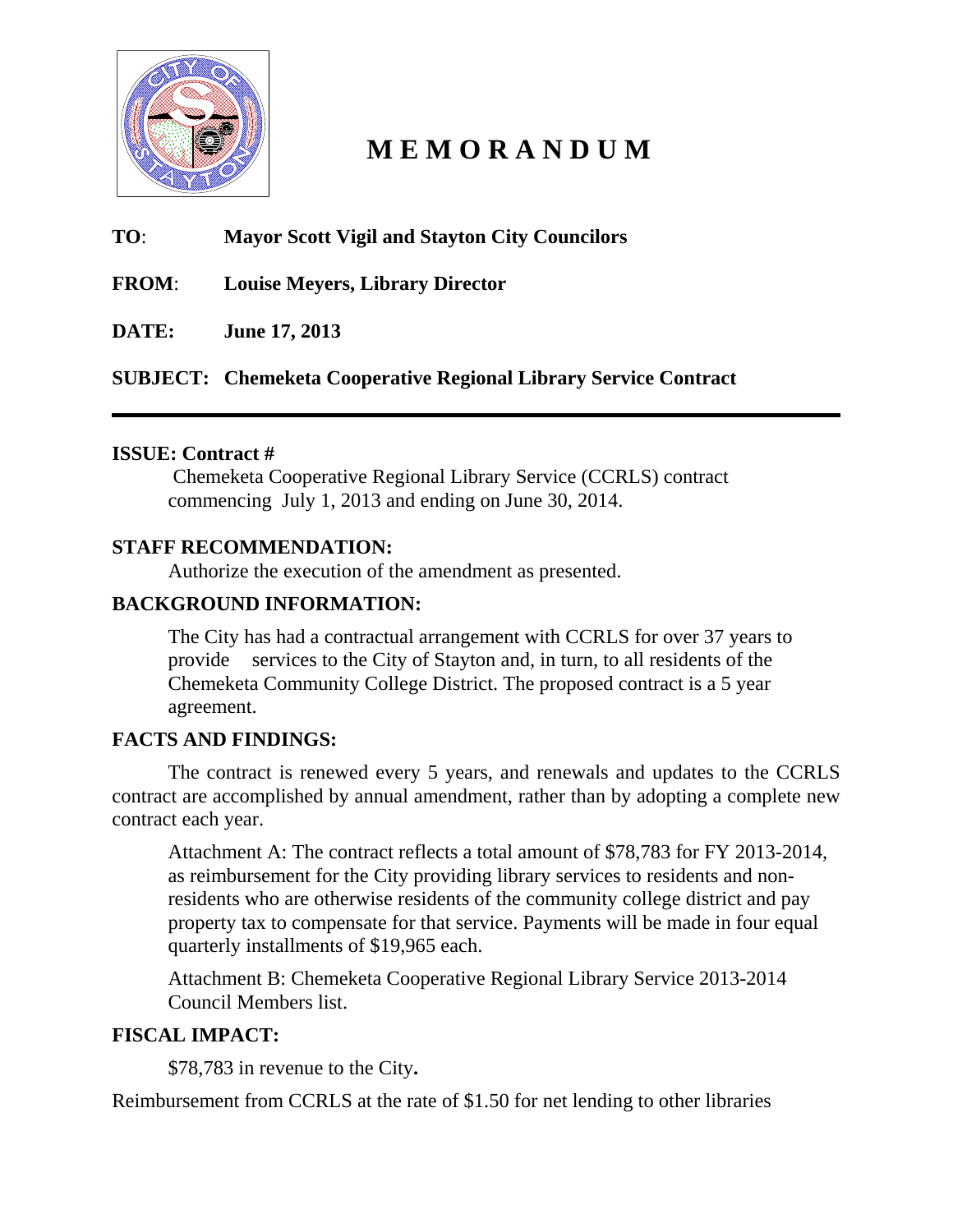# **OPTIONS:**

1. Authorize staff to execute the CCRLS contract amendment as presented**.** 

2. Direct staff not to execute the CCRLS contract amendment (state reason for record).

# **MOTION(S):**

.

For Option 1 – Motion to authorize staff to execute the CCRLS contract amendment.

For Option 2 – Motion to direct that the CCRLS contract amendment not be executed.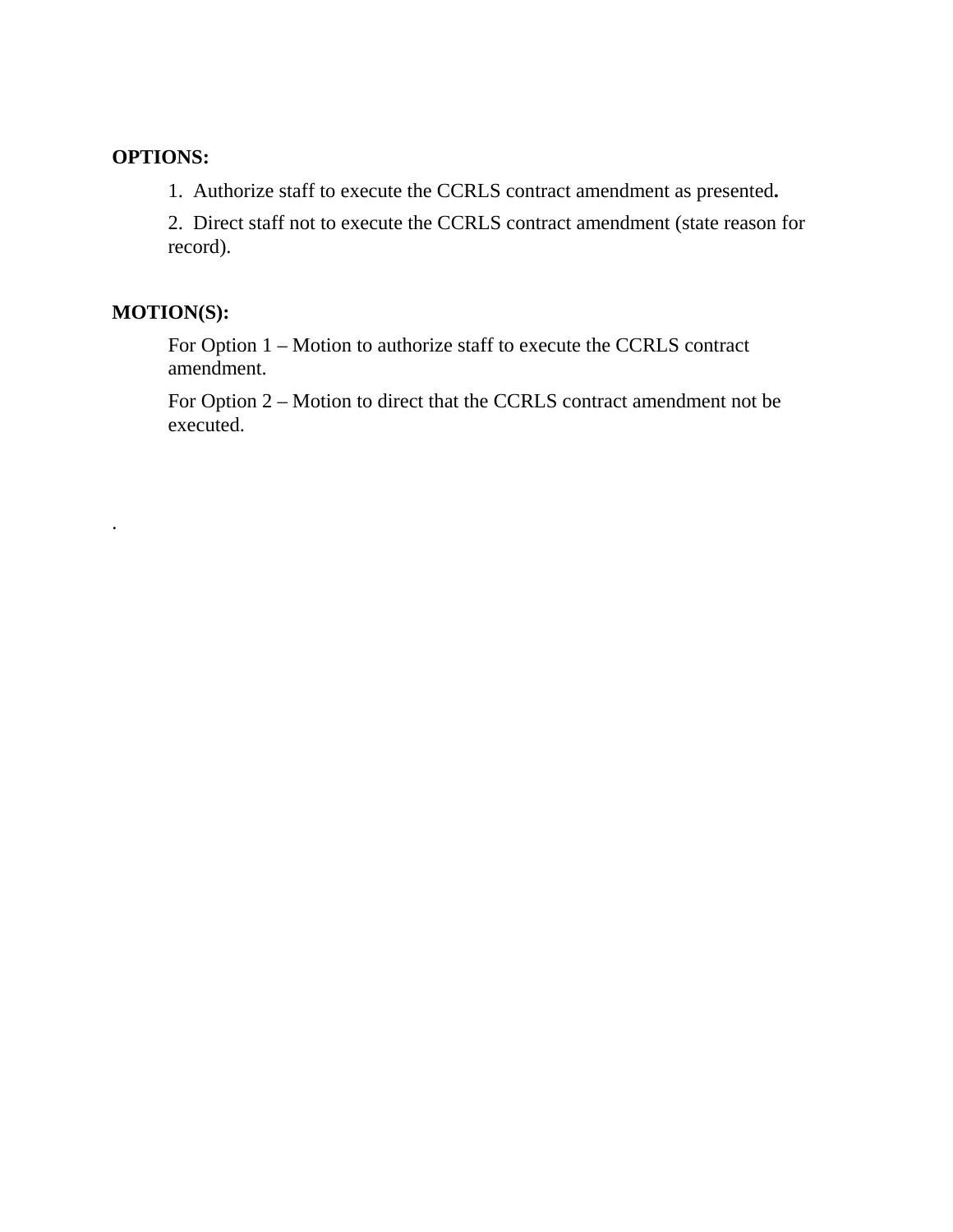# **Chemeketa Cooperative** Regional Library Service

Community. Literacy. Technology.

### P.O. Box 14007, Salem, OR 97309-7070 - Phone: 503.315.4584 - FAX: 503.399.7316

Library Participation in Chemeketa Cooperative Regional Library Service (CCRLS)

# **Contract No: 10196400**

#### $1)$ **Parties to the Agreement**

This Agreement is by and between Chemeketa Community College through its Chemeketa Cooperative Regional Library Service (CCRLS), hereafter known as College, and the City of Stayton, Oregon, an Oregon municipal corporation, by and through its Stayton Public Library, hereafter known as City.

#### $2)$ **Independent Contractor**

This agreement is by and between two independent contractors and is not intended to and shall not be construed to create the relationship of agent, servant, employee, partnership joint venture or association.

City, its officers, employees, and/or agents are not authorized to act as an agent of College with respects to the fiscal and administrative management responsibilities of College under this agreement.

#### **Purpose of Agreement/Consideration**  $3)$

The purpose of this agreement is to provide for the participation of the library of City in CCRLS, a cooperative of member libraries in the College district, under the terms and conditions set forth herein and as described in detail in Attachment A. Payments under this agreement will be made as described in Attachment A.

#### **Term and Termination** 4)

- Parties agree that the term of this Agreement shall commence July 1, 2013 and shall a) continue through June 30, 2018 unless earlier terminated or later extended as provided herein.
- This agreement shall be amended yearly to incorporate a revised compensation schedule  $b)$ for the next fiscal year effective July 1.
- This agreement may be terminated by mutual consent of the parties at any time.  $c)$
- College may terminate this Agreement effective upon delivery of written notice to City  $\rm d$ or at such later date as may be established by College under any of the following conditions:
	- If funding from federal, state, or other sources is not obtained or continued at  $i)$ levels sufficient to allow for the purchase of the indicated quantity of Work. This Agreement may be modified to accommodate a reduction in funds.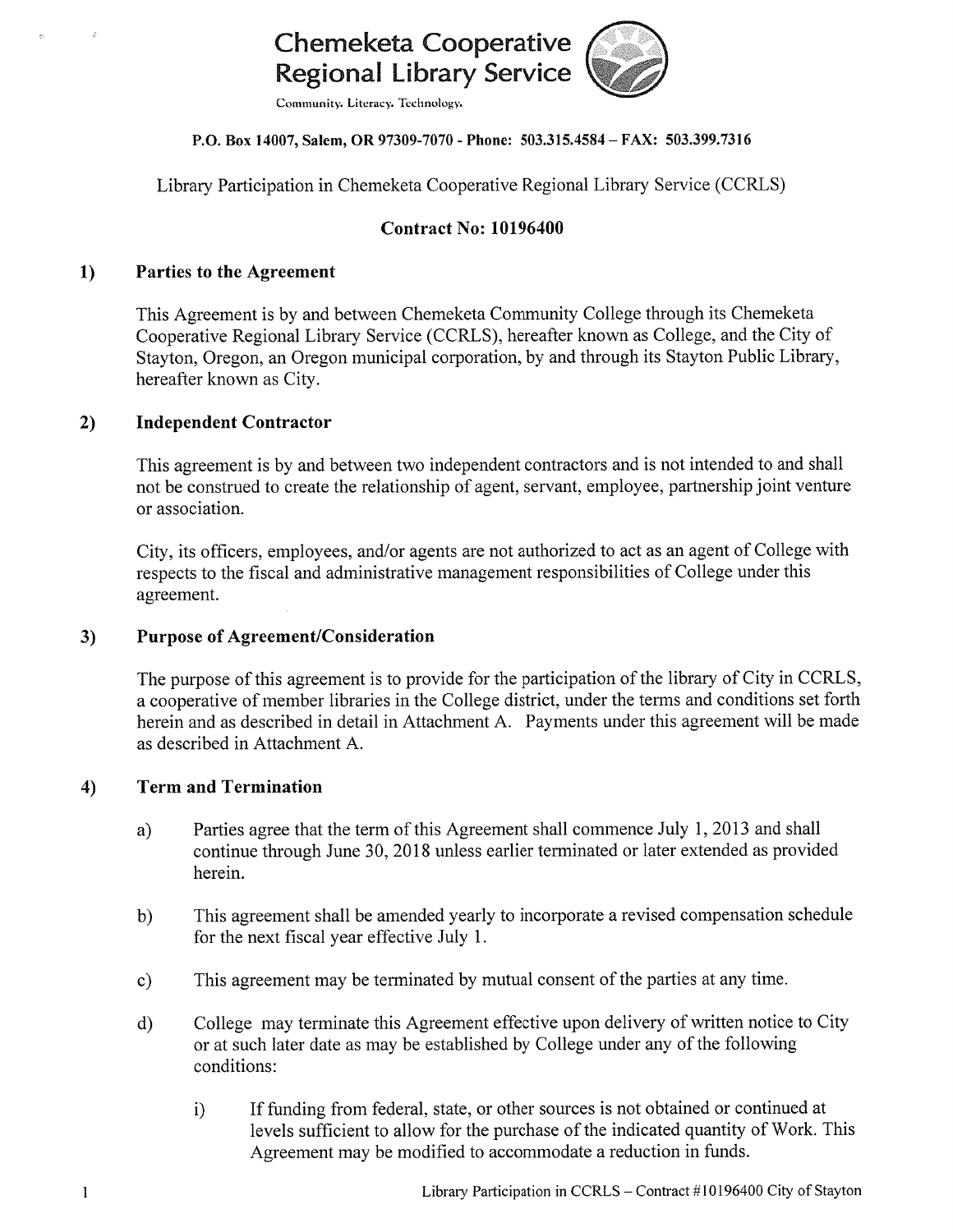- If federal or state regulations or guidelines are modified, changed, or interpreted  $\mathbf{ii}$ in such a way that the Work is no longer allowable or appropriate for purchase under this Agreement or is no longer eligible for the funding proposed for payments authorized by this Agreement.
- $iii)$ If any license, certificate, or insurance required by law or regulation to be held by City to provide the Work required by this Agreement is for any reason denied, revoked or not renewed.
- e) Either party may terminate this agreement upon the other's material breach of any of its terms, by giving written notice to the party in breach at least 60 days in advance of the effective date of termination. Cure of the breach by the party in breach within the 60-day period shall void the notice of termination.
- f) This agreement may be terminated by either party without breach by the other upon giving written notice to the other party no later than May 1 of any year. Termination shall be effective at midnight on the following June 30. It is the intent of this paragraph that the parties recognize an obligation of good faith to create and continue a long-term relationship by virtue of this agreement.
- g) Any such termination of this Agreement shall be without prejudice to any obligations or liabilities of either party already accrued prior to such termination.
- h) In the event either party terminates this agreement, COLLEGE shall provide to CITY its current bibliographic, borrower, and circulation records and databases in machine-readable media and format.
- i) In the event that the CCRLS activities of the COLLEGE should cease and the assets and operations of CCRLS are not assumed by a successor providing equivalent service, then all assets of the CCRLS Automated System shall be transferred to participating cities without charge.

#### **Subcontractors**  $5)$

City shall identify, and is required to receive prior written approval from College, before the Work begins, of all proposed subcontractors which will provide Work under this Agreement. Although approval shall not be unreasonably withheld, College has the right to approve or disapprove all proposed subcontractors.

#### **Amendments** 6)

The terms of this Agreement shall not be waived, changed or supplemented except by written amendment signed by the parties to this Agreement.

#### **Compliance with Applicable Laws**  $\mathcal{L}$

a) The parties agree that both shall comply with all federal, state, and local laws and ordinances applicable to providing the Work including but not limited (i) Title VI of Civil Rights Act of 1964; (ii) Title V and Section 504 of the Rehabilitation Act of 1973, the ADA of 1990 (United States Code, Title 42, Chapter 126, Sub-Chapters I - IV and Title 47, Chapter 5, Sub-Chapters II and VI), ORS 659A.142 and ORS 659A.400 through ORS Library Participation in CCRLS - Contract #10196400 City of Stayton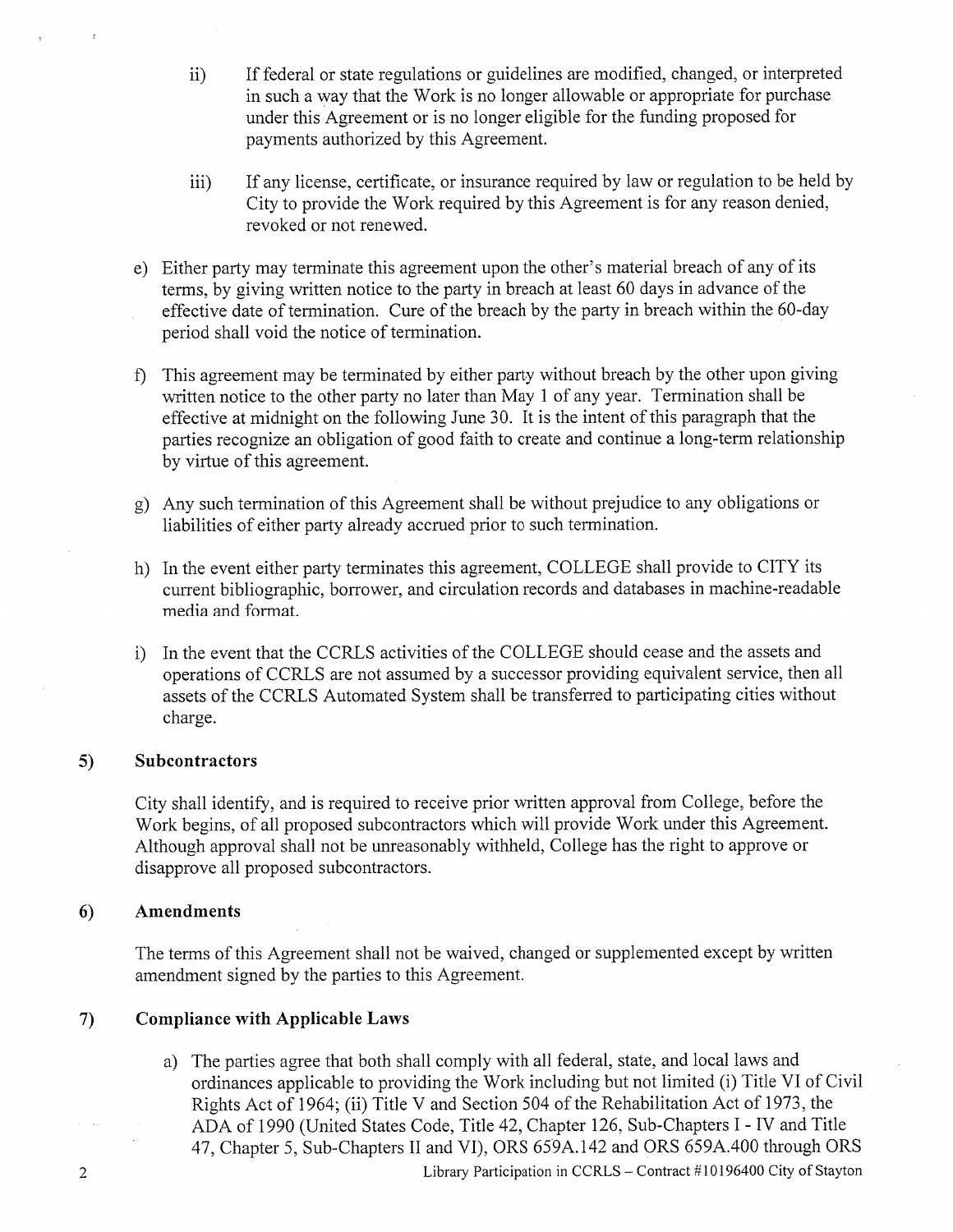659A.409 and maintain the confidence of student educational records in accordance with FERPA, 20 U.S.C. § 1232g; 34 C.F.R. Part 99, OAR 581-021-0220 through 581-021-0440 and OAR 589-004-0100 through 589-004-0750.

b) This Agreement shall be administered and construed under the laws of the State of Oregon. The venue for any action related to this Agreement shall be in the Circuit Court for the County of Marion, Oregon.

#### **Compliance with College Policies** 8)

The College retains the right to stop any activity and/or to require dismissal from the job site of any worker whose behavior does not comply, or gives the College reasonable suspicion to believe the worker's behavior does not comply, with pertinent Chemeketa Community College policy(ies), including but not limited to providing a respectful workplace, a harassment free workplace, and a drug and alcohol free workplace, or the activity is deemed hazardous to members of a user group, the public, or College facilities.

#### **Hold Harmless and Indemnification** 9)

Subject to the limitations of Article XI, § 7 of the Oregon Constitution and the Oregon Tort Claims Act (ORS 30.260 through 30.300), each party shall indemnify, within the limits of and subject to the restrictions in the Tort Claims Act, the other against any liability for personal injury or damage to life or property arising from its negligent activity under this Agreement provided, however, that each party shall not be required to indemnify the other for any such liability arising out of the wrongful acts, including but not limited to, to a person's malfeasance in office, will ful or wanton neglect of duty, or actions outside the course and scope of his or her official duties.

#### $10)$ **Insurance Requirements**

The parties shall insure, or self-insure, and be independently responsible for the risk of its own liability for claims within the scope of the Oregon Tort Claims Act (ORS 30.260 through 30.300).

#### $11)$ **Access to Records**

The parties, the Secretary of State's Office of the state of Oregon and their duly authorized representatives shall have access to the books, documents, papers, and records of the parties which are directly pertinent to this specific Agreement for the purpose of making audit, examination, excerpts and transcripts.

#### $12)$ **Ownership of Work Products**

All Work Product created by College pursuant to this Contract, including derivative works and compilations, and whether or not such Work Product is considered a "work made for hire" or an employment to invent, shall be the exclusive property of the CITY. The College and CITY agree that such original works of authorship are "work made for hire" of which the College is the author within the meaning of the United States Copyright Act. If for any reason the original Work Product created pursuant to this Contract is not "work made for hire," College hereby irrevocably assigns to the College any and all of its rights, title, and interest in all original Work Product created pursuant to this Contract, whether arising from copyright, patent, trademark, trade secret, or any other state or federal intellectual property law or doctrine. Upon the CITY's Library Participation in CCRLS - Contract #10196400 City of Stayton

 $\mathfrak{Z}$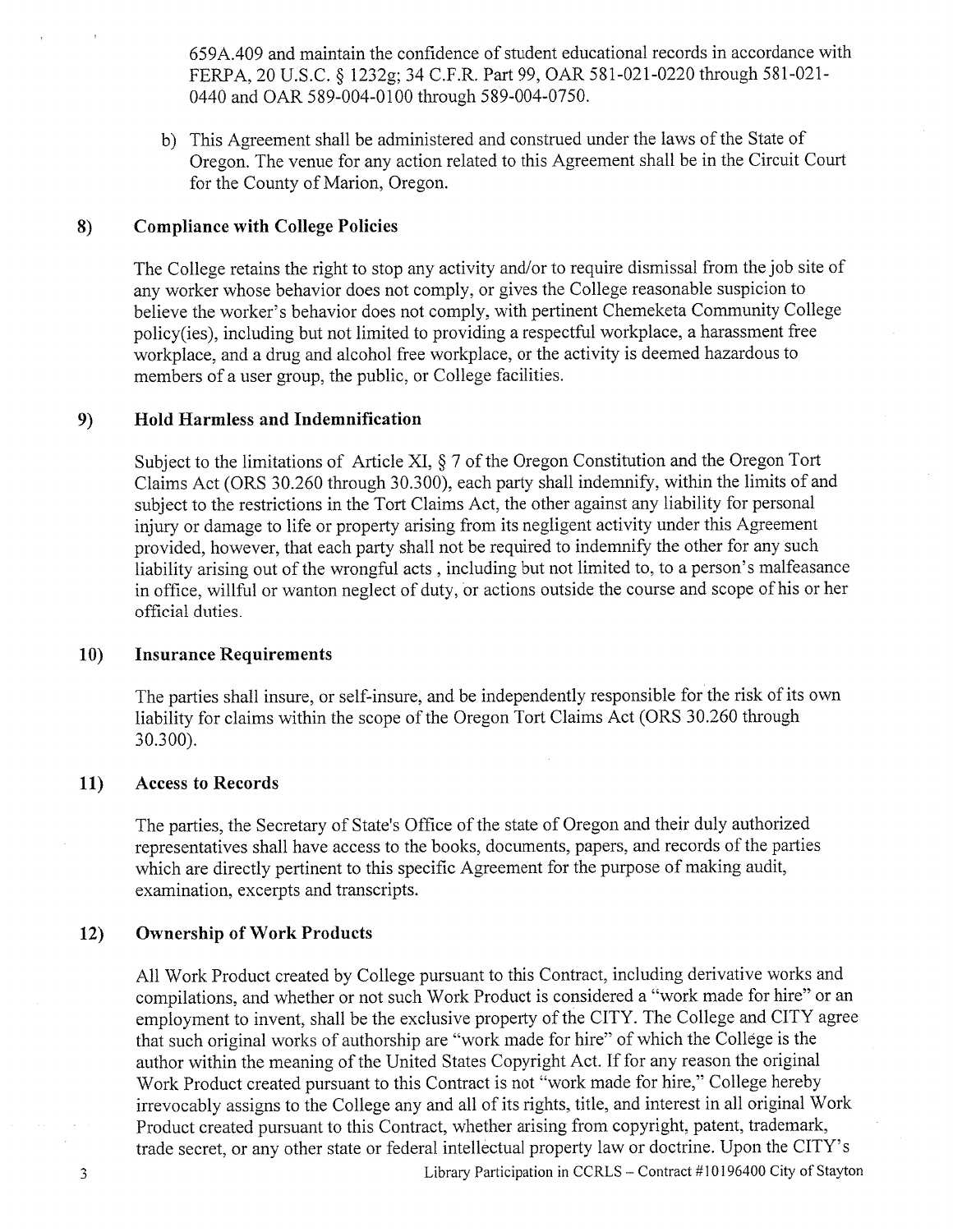reasonable request, College shall execute such further documents and instruments necessary to fully vest such rights in the CITY. College forever waives any and all rights relating to original Work Product created pursuant to this Contract, including without limitation, any and all rights arising under 17 USC §106A or any other rights of identification of authorship or rights of approval, restriction or limitation on use or subsequent modifications.

## 13) Data Security and Privacy

- a) The parties agree that all circulation data, which would in any way identify a particular library user or the materials borrowed by any user, are confidential and exempt from disclosure under the Oregon Public Records Law. Each party shall refuse disclosure of any and all such data unless ordered by the by a valid subpoena or court order. The parties shall maintain the confidentiality of patron records as required by the Oregon Consumer Identity Theft Protection Act (ORS 646A.600 through 646A.628).
- b) In order to satisfy the Communications Assistance for Law Enforcement Act (CALEA) requirements, CITY will take reasonable agreed upon measures to identify internet users accessing the internet over the CCRLS network.

#### $14)$ **Merger Clause**

Parties concur and agree that this Agreement constitutes the entire Agreement between the parties. There are no understandings, agreements, or representations, oral or written, not specified herein regarding this Agreement. Parties, by the signatures below of their authorized representatives, hereby agree to be bound by its terms and conditions.

#### $15)$ **Force Majeure**

Neither City nor College shall be held responsible for delay or default caused by fire, riot, acts of God, and/or war which was beyond either party's reasonable control.

#### 16) Assignment

City shall not assign or transfer its interest in this Agreement without the express written consent of College.

#### $17)$ **Notices**

Any notice required to be given the College or Agency under this Agreement shall be sufficient if given, in writing, by first class mail or in person as follows: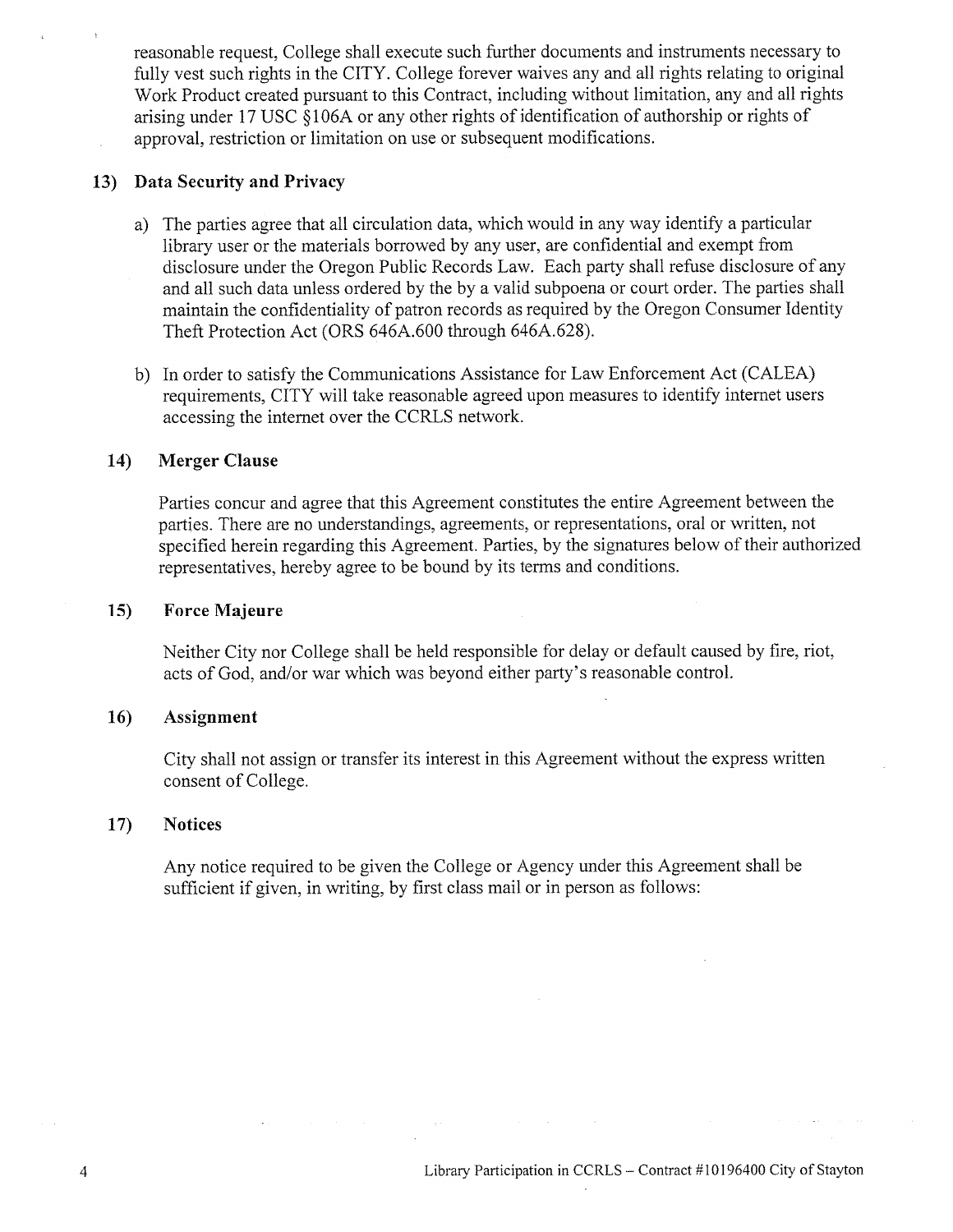### College

City

JOHN M. GOODYEAR, **EXECUTIVE DIRECTOR** CHEMEKETA COOPERATIVE REGIONAL LIBRARY SERVICE With an electronic copy to pcservices@chemeketa.edu CHEMEKETA COMMUNITY COLLEGE CITY OF STAYTON PO BOX 14007 4000 LANCASTER DR NE SALEM, OR 97309-7070

# DON EUBANK, CITY ADMINISTRATOR

362 NORTH THIRD AVENUE STAYTON, OR 97383

#### 18) **Contact Persons**

### College

JOHN M. GOODYEAR, **EXECUTIVE DIRECTOR** CHEMEKETA COMMUNITY COLLEGE STAYTON PUBLIC LIBRARY PO BOX 14007 4000 LANCASTER DR NE SALEM, OR 97309-7070 Phone: 503-399-5014, Fax: 503-399-5038 Email: jgoodyear@ccrls.org

### City

LOUISE MEYERS, LIBRARY DIRECTOR

515 NORTH FIRST AVENUE STAYTON, OR 97383 Phone: 503-769-3313, Fax: 503-769-3218 Email: lmeyers@ci.stayton.or.us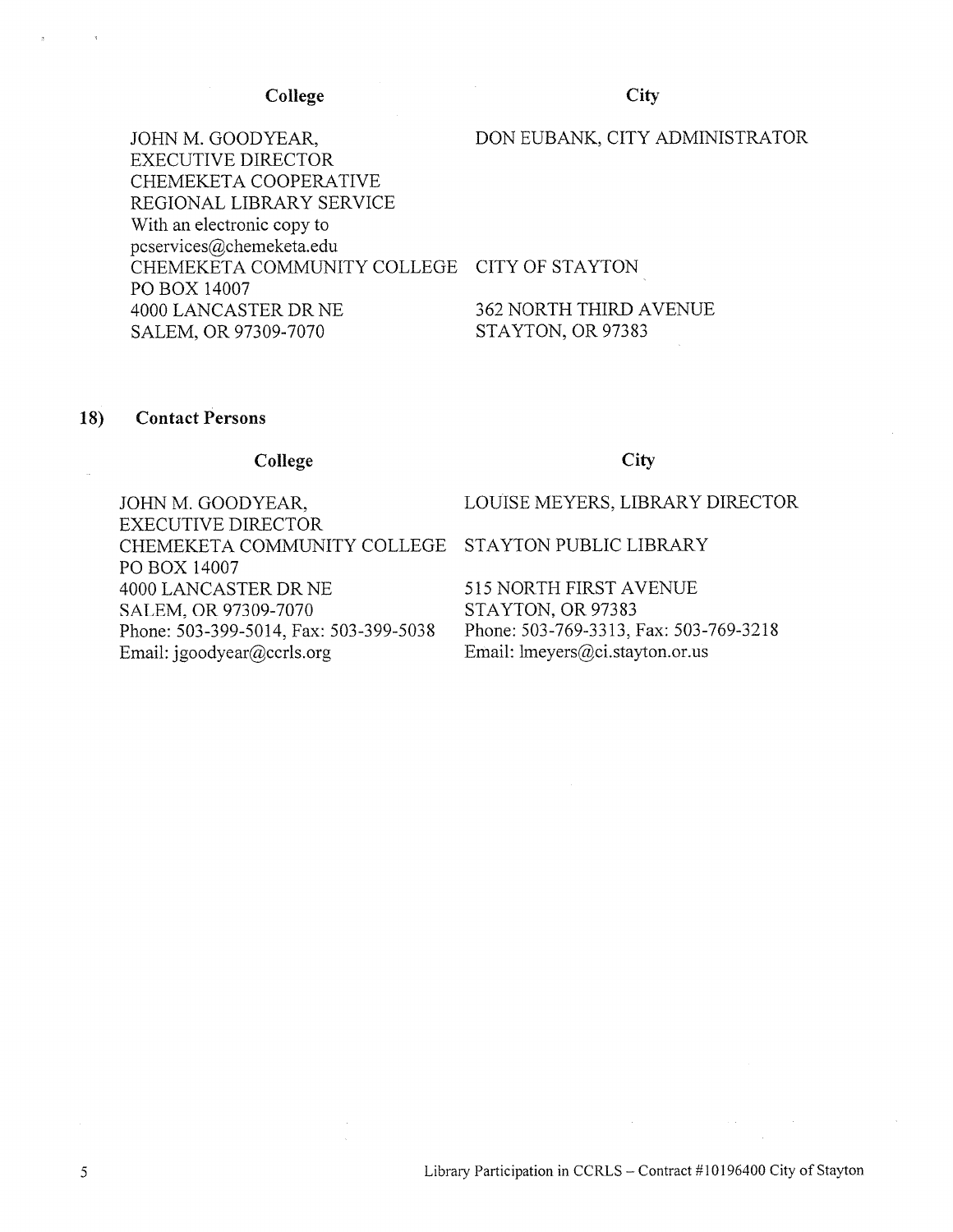## **Signatures**

This Agreement and any changes, alterations or amendments will be effective when approved in writing by the authorized representative of the parties hereto as of the effective date set forth herein.

In witness whereof, the parties hereto have caused this Agreement to be executed on the date set forth below.

College

City

(Signature) (Date) Julie Huckestein, VP/CFO or Rebecca L. Hillyer, Director - Legal Resources

(Signature) Don Eubank, City Administrator (Date)

 $\frac{\sqrt{291}}{200}$ ⁄<br>∠3

John M. Goodyear, Executive Director, CCRLS

APPROVED:

(Signature) Louise Meyers, Library Director (Date)

Revised 5.27.13

Attachments:

A – Statement of Work/Consideration

A.1-Compensation Schedule

B. - Council Member Listing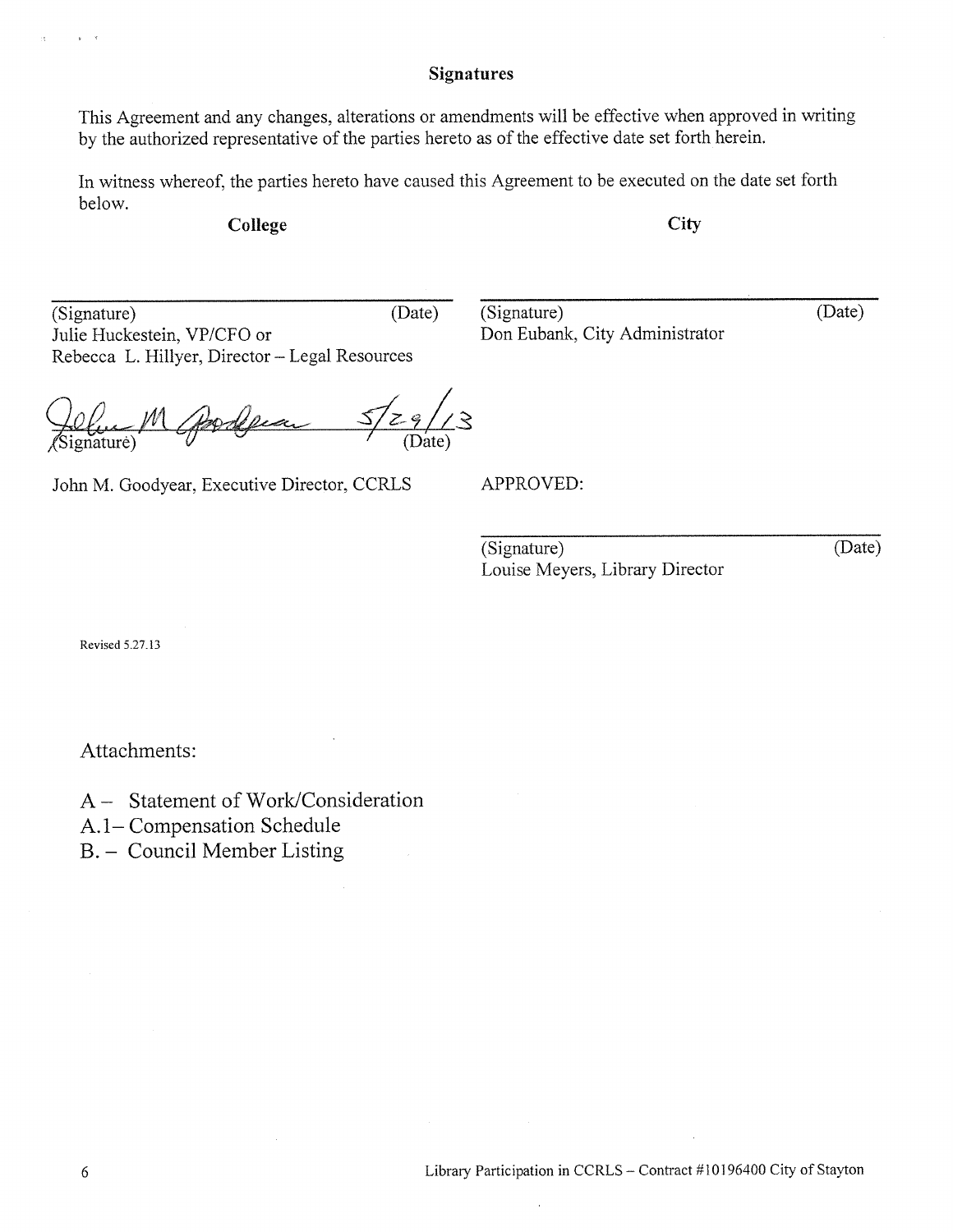# 10196400 Attachment A **Statement of Work/Consideration**

### 1) Statement of Work

- a) Under this agreement City shall:
	- 1) Provide at least the basic level of service to nonresidents within the COLLEGE District. Basic level of service is defined as one checkout and one hold per person at a time, utilizing individual rather than household cards.
	- 2) Provide free borrowing privileges to card holding residents/patrons of other participating CCRLS cities (including Silver Falls District) and all currently registered College students who present a valid library card.
	- 3) Ensure that in no case shall card-holding residents of the CCRLS district receive less than the basic level of service from City.
	- 4) City may, at its sole option, elect to provide services to persons incarcerated in county, state, or federal jail or prison facilities. CITY may, at its sole option, elect not to allow its owned materials to be circulated to such facilities.
	- 5) Notify each current non-resident cardholder within its geographic zone at least 30 days prior to instituting a fee for service above the basic level. No advance notification is necessary for fee increases.
	- 6) Provide reference and information services to patrons of the participating libraries of the CCRLS District in cooperation with COLLEGE and other participating libraries.
	- 7) Provide for the regular participation of the library director in meetings of the Polk, Yamhill and Marion Library Association (PYM) and as may be necessary in meetings of the CCRLS Advisory Council. Regular participation shall be defined as attendance by the library director at each meeting, unless excused. City library director's attendance at the September meeting of the PYM Association is highly encouraged. Library directors will have private secure email for communicating confidential CCRLS information. Directors will provide a chain of command to allow coverage in their absence.
	- 8) Provide for the regular participation of library staff at training events provided by COLLEGE.
	- 9) Assume full responsibility for the accuracy of data at its entry into the automation system database, and for updating that data accurately to reflect the proper links to the material in its library. Such data includes, but is not limited to Barcode number, library location, volume number, call number, copy number, type of material, status, etc.
	- 10) Take reasonable measures to protect equipment in City's possession from abuse, theft, and misuse, City shall, while in possession of the computer system hardware, including peripheral devices, repair or replace as necessary any such items which are lost, physically damaged, or destroyed as a result of fire, theft, vandalism or other sudden and unforeseen occurrence which would be a peril insurable under a standard form electronic data processing property insurance policy; provided that City shall have no obligation under this paragraph with respect to loss resulting from defect in the computer system itself, or from the acts of vandals gaining access to the computer system programs. Or data accessed externally and not by the application of physical force to the tangible components of the system; and, provided further, that the City shall not be liable under this Agreement for any consequential damages incident to any loss under this section.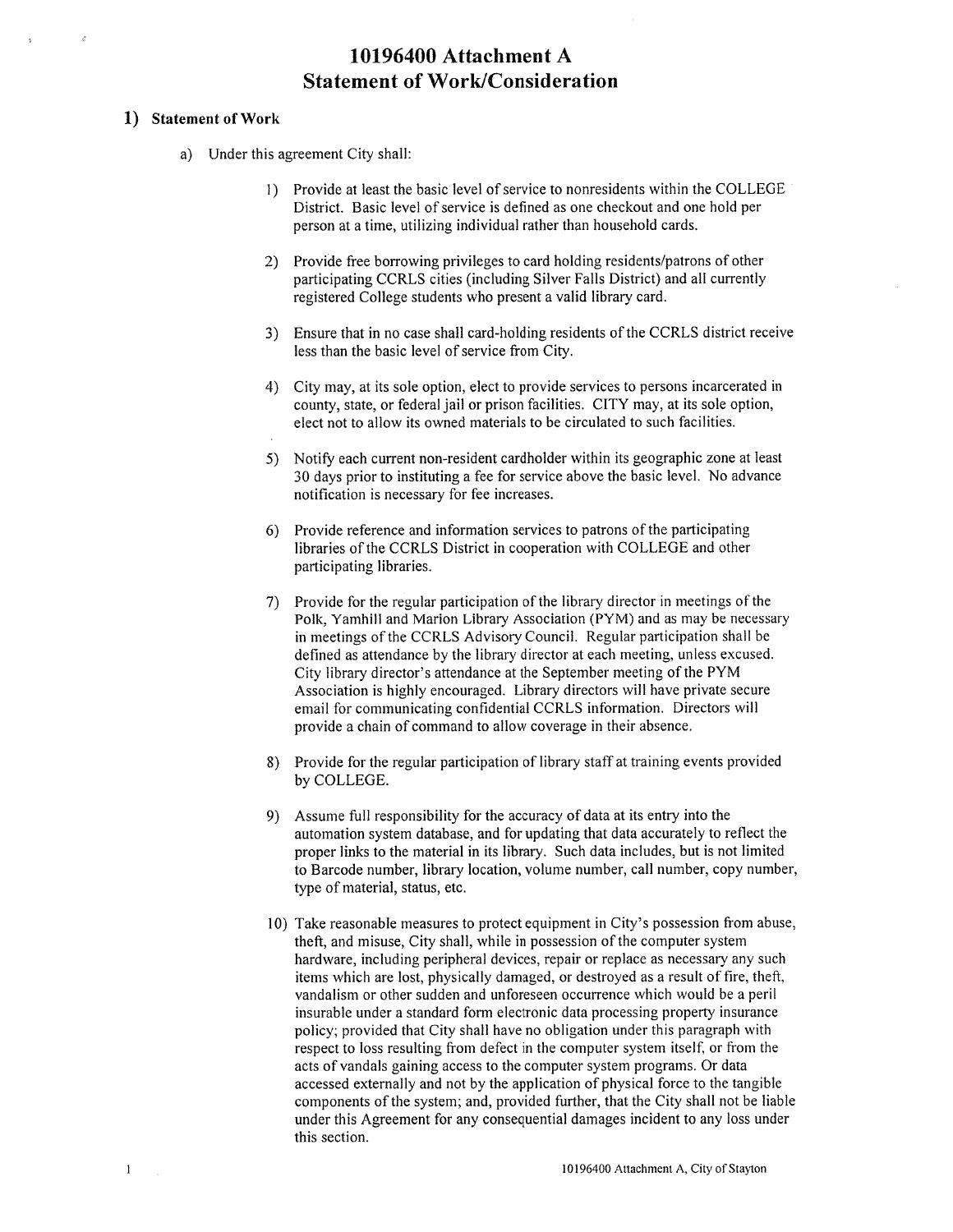- 11) Prepare, provide, and maintain the furniture and physical location for installation of automated system terminals and equipment in its library. This responsibility includes cable installation, electrical power, and environment, all meeting manufacturer and vendor specifications.
- 12) City may purchase equipment and software to expand and enhance its own operations; provided that such equipment and software is acceptable to CCRLS as compatible with the automated system. CCRLS shall not be responsible for maintenance of CITY equipment, but will configure and ensure CCRLS network connectivity. CITY shall not connect or install any such equipment or software without the review and written approval of CCRLS after at least 90 days prior to notice by CITY. To facilitate this approval it is recommended that CITY include CCRLS in the examination and selection process. CCRLS cannot be responsible for making equipment and software work if this process is not followed. Any computer device connected to the CCRLS network must have approved anti-virus security software and a current, secure Operating System. CITY will not alter COLLEGE network or workstation equipment within their building without communication or direction from CCRLS.
- 13) Provide library staff possessing minimum level of technical ability and skill, with available phone access, to provide an onsite interface with CCRLS technical staff.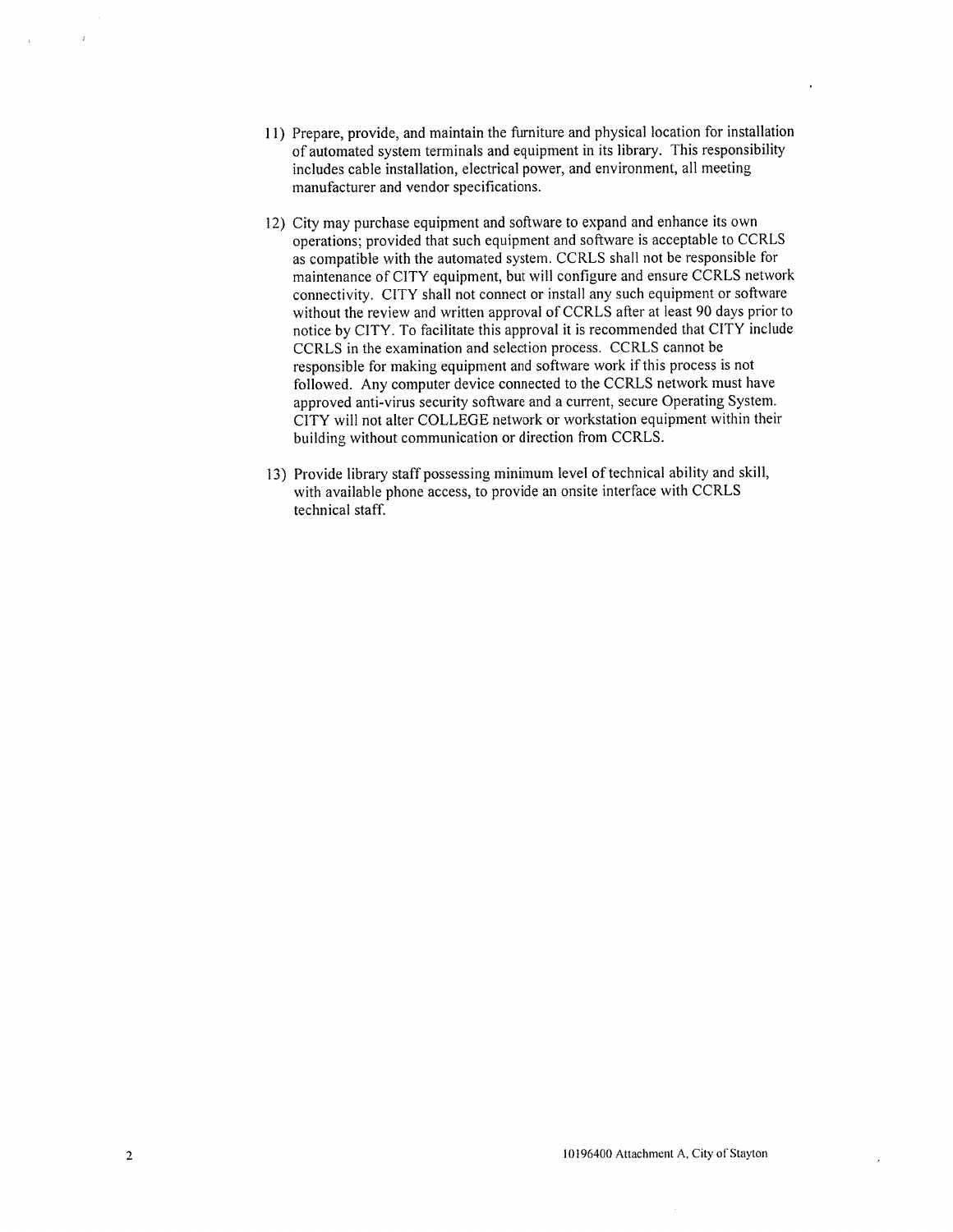- b) Under this agreement College shall:
	- 1) Provide for the fiscal and administrative management of the CCRLS
		- a. Maintain the following:
			- The Chemeketa Cooperative Regional Library Advisory Council  $1.$ hereinafter referred to as the CCRLS Advisory Council, through which recommendations on policies of the Service can be expressed. The present membership of the CCRLS Advisory Council is attached as Attachment B.
			- 2. An ongoing liaison with Polk, Yamhill and Marion Library Association (PYM) (or their executive committee) through which recommendations on procedures and their implementation can be expressed.
		- b. Provide operation and maintenance of the CCRLS Automated System and related databases, including:
			- 1. Maintain bibliographic, circulation, and borrower data in an automated database management system. Design, applications, enhancements of, and major changes of operation to the automated system database management system shall be subject to review by the PYM Technology Committee.
			- 2. Manage the CCRLS automated system under the terms of this agreement and other applicable agreements with vendors and participating library so that CITY has access to its bibliographic, circulation, and borrower records during library business hours, and at other times as agreed upon between the City Library Director and the CCRLS Executive Director. The management responsibility for the automated system includes the obligation of CCRLS to monitor and evaluate entries for new materials and retrospective conversion of cataloging of old materials in order to maintain the highest quality bibliographic MARC database.
			- 3. Acquire and provide for effective maintenance and support of all present and future central and remote automated system equipment at its own expense; and provide for secure installation and housing for automated system except such automated system equipment as is acquired by CITY for installation at its library, or as otherwise provided in Attachment A 1) Statement of Work a) 13) of this agreement.
			- Coordinate and assume cost for installation of telecommunications  $4.$ equipment and lines at CITY's central and branch libraries for use with automated system. Parties agree that COLLEGE does not control, and therefore cannot warrant, the telecommunication networks used to communicate data from a remote site, nor does this agreement cover maintenance of telecommunication lines.
			- 5. Acquire and furnish to CITY, at COLLEGE's direct cost, certain necessary supplies, such as utilities, report forms, reserve notices, bar codes, overdue notices, magnetic tapes, and other supplies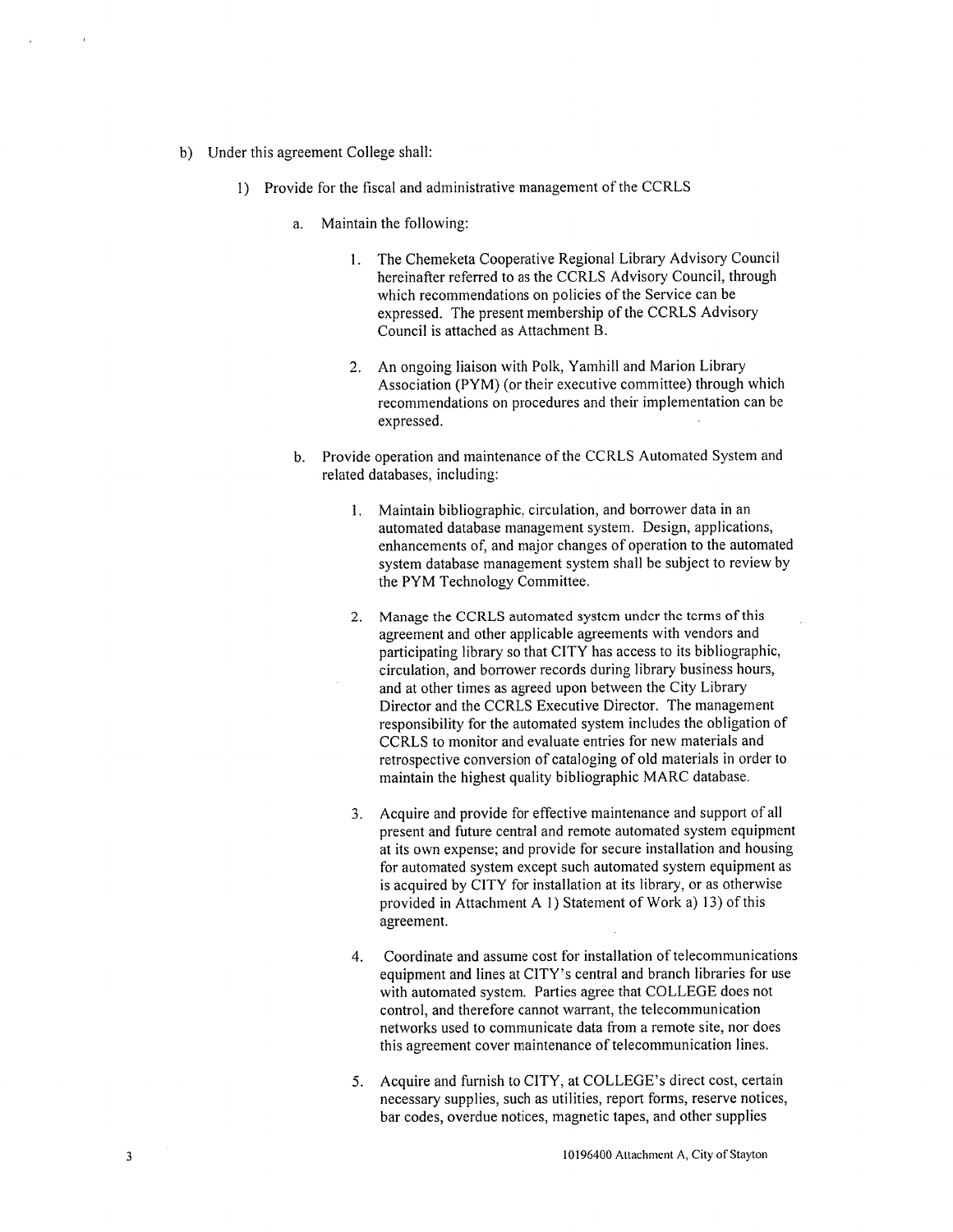except printer paper, cartridges and toner which may be required to provide the services of automated system to CITY.

- 6. Provide through CCRLS, at City request, specialized reports not regularly generated by automation system. City shall reimburse COLLEGE for the cost of providing such special reports.
- 7. Coordinate all service, support, equipment purchases and maintenance necessary to the proper operation of automated system and enforce rules and standards for use of automated system by participating libraries. CITY shall enter, retrieve, modify, and delete data in and from automated system in accordance with those rules and standards.
- Maintain agreements for hardware maintenance and software 8. support with Innovative Interfaces, Inc. (or any subsequent provider of library automation service(s)) CCRLS shall provide reasonable approved maintenance and support for automated system hardware and software not provided by Innovative Interfaces, Inc. CCRLS shall provide reasonable prior notice to CITY when system operation must be suspended for operational or maintenance requirements. CCRLS shall exercise its best efforts to schedule such periods of suspension during hours when CITY's libraries are closed. Except for suspension of operation for necessary system maintenance or because security of the CCRLS automated system database or software is compromised or damaged, CCRLS shall not "lock out" CITY terminals from automated system.
- 9. Provide, through CCRLS, one or more dedicated telephone lines to serve the system, and related telecommunication equipment as provided in the agreement with the vendor for the automation system, and pay all related installation, acquisition, maintenance, and use cost.
- 10. Except for equipment and software purchased by CITY under Attachment A 1) Statement of Work a) 13), all automated system hardware, software, and other capital equipment shall remain the property of COLLEGE, and CITY shall have no claim thereto other than the right to use thereof under this AGREEMENT.
- 11. Regularly backup CCRLS automated system data and store the media containing such backup in a secure facility. In the event of system malfunction or loss of data, CCRLS shall promptly restore the most recently backed up data to the system once it is again functioning. No liability is assumed by CCRLS if the automated system experiences down time or loss of data which cannot be recovered.
- 12. Provide training for at least one CITY staff person at any time the automated system operating systems or procedures are changed, enhanced, or otherwise revised. CCRLS shall provide up-to-date user manuals for CITY's staff. All other training of CITY staff shall be the responsibility of CITY. CITY shall designate one staff position responsible for coordinating training and operations matters with the CCRLS staff person responsible for automation system operations.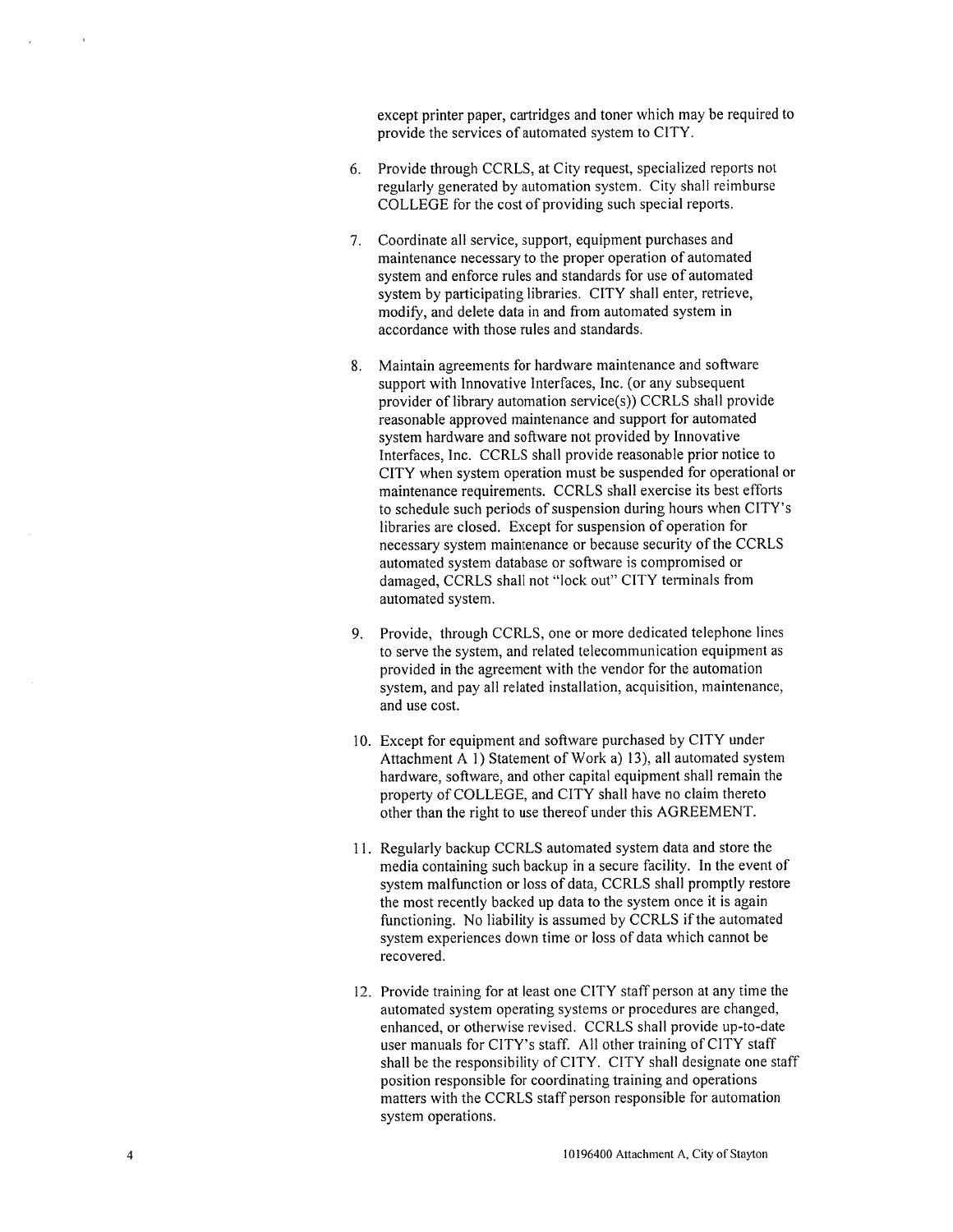- 13. Provide and maintain appropriate space for the central computer facility serving CCRLS automated system.
- 14. Provide for general maintenance and utilities to support the CCRLS automated system. This obligation includes janitorial service, maintenance painting as necessary, structural repairs, lighting and electrical system maintenance, and HVAC maintenance.
- 15. While in possession of the computer system hardware, including peripheral devices, repair or replace as necessary any such items which are lost, physically damaged, or destroyed as a result of fire, theft, vandalism, or other sudden and unforeseen occurrence which would be a peril insurable under a standard form electronic data processing property insurance policy; provided that CITY shall have no obligation under this paragraph with the acts of vandals gaining access to the computer system, programs, or data tangible components of the system; and, provided further, that CITY shall not be liable under this agreement for any consequential damages incident to any loss covered under this section.
- 16. Provide personnel for the operation of the system. "Operation" includes: use of supplied software to generate reports, notices, lists, and similar documents and files; preparation and sending of overdue notices, hold notices, reports, billings, and other specified documents produced for routine system operation by the vendor(s) of the system and its installation, maintenance, or support of software, or the maintenance, repair or replacement of hardware or firmware.
- 17. Through its governing board, retain final authority over the policies and decisions relating to budget, operating procedures, system design, participation by other libraries, and other like issues of a general policy nature affecting their operation of CCRLS and automated system. The board, however, shall not take such actions without the recommendation of the CCRLS Advisory Council.
- 18. In serving card-holding CCRLS district nonresident patrons, abide by each CITY's rules and procedures regarding borrowing privileges. In no case shall card-holding residents of the CCRLS district receive less than the basic level of service from COLLEGE.
- 19. Provide a monthly accounting and quarterly reporting of expenditures under this program to the CCRLS Advisory Council.
- 20. Reimburse CITY for library materials borrowed by non-residents under this AGREEMENT and not returned by the borrowers within six months of due date. CITY hereby transfers and assigns all interests in such materials, and all rights to unpaid overdue fines and replacement charges with respect thereto.
- 21. Provide regular courier service between the participating libraries.
- 22. COLLEGE may coordinate group purchasing of CCRLS related equipment, software or non-essential supplies, as needed, to assist CITY and other participants. Charges for purchased supplies, equipment, services, maintenance contracts, delivery charges,

10196400 Attachment A, City of Stayton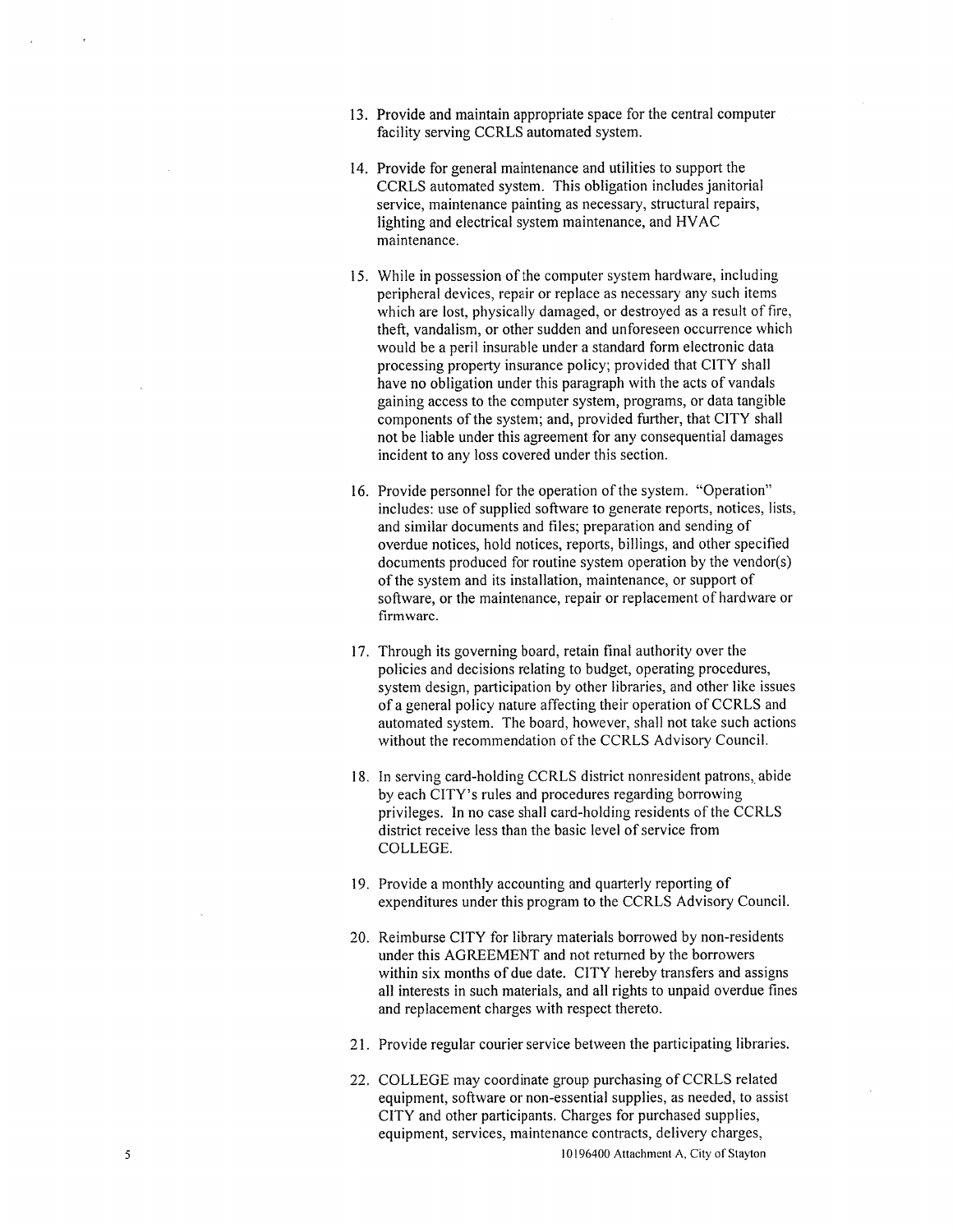postage, etc. will be billed to CITY at direct cost and payable to COLLEGE.

- c. Electronic Payments for Fines, Lost Book Charges, or Other Charges
	- 1. Through CCRLS, collect and process electronic payments for fines, lost book charges, or other charges owed to CCRLS member libraries.
	- Process charges that are paid only through the shared library  $2.$ automation system operated by COLLEGE (currently Innovative Millennium).
	- 3. College shall not be financially responsible to refund corrected charges to a library patron. Any dispute of charges is the responsibility of CITY to resolve with the patron. Deductions from the merchant banking account will be deducted from the next regular payment to the associated CITY library.
	- 4. Compile and calculate charges on a monthly basis. However, payment to CITY will be made on a quarterly basis. In the event the amount due to CITY is less than \$15, the payment may be held for the next quarterly payment.
	- 5. Make payment to CITY in the amount paid on their behalf, minus merchant services for the period. Associated fees will be distributed on a pro-rata basis to each library based on the percentage of total funds collected that month and total fees that month.
	- 6. College shall be credited payments for unidentified charges, or for items which COLLEGE has previously reimbursed CITY
	- 7. College shall acknowledge responsibility only for the amount of any correction without penalty.

### 2) Consideration

- a) CITY will be compensated by COLLEGE in the amount shown in Attachment  $A1 -$ Compensation Schedule for the CITY for providing nonresident library service for the residents of the COLLEGE District. Payments shall be made in four equal installments at the end of each quarter as provided herein.
- b) The COLLEGE shall pay the CITY for each net loan provided, i.e., the difference between the number of CITY items loaned to and checked out in another library and the number of items owned by other libraries borrowed and checked out by the CITY library. Tabulation of net loans shall be provided by the CCRLS automated integrated library system. Each net loan shall be paid in the amount shown in Attachment A1. Payments shall be made quarterly as provided herein.
- c) Payments issued under this Agreement, either for full or partial payment, shall reference the College contract number written herein.

Revised 5.27.13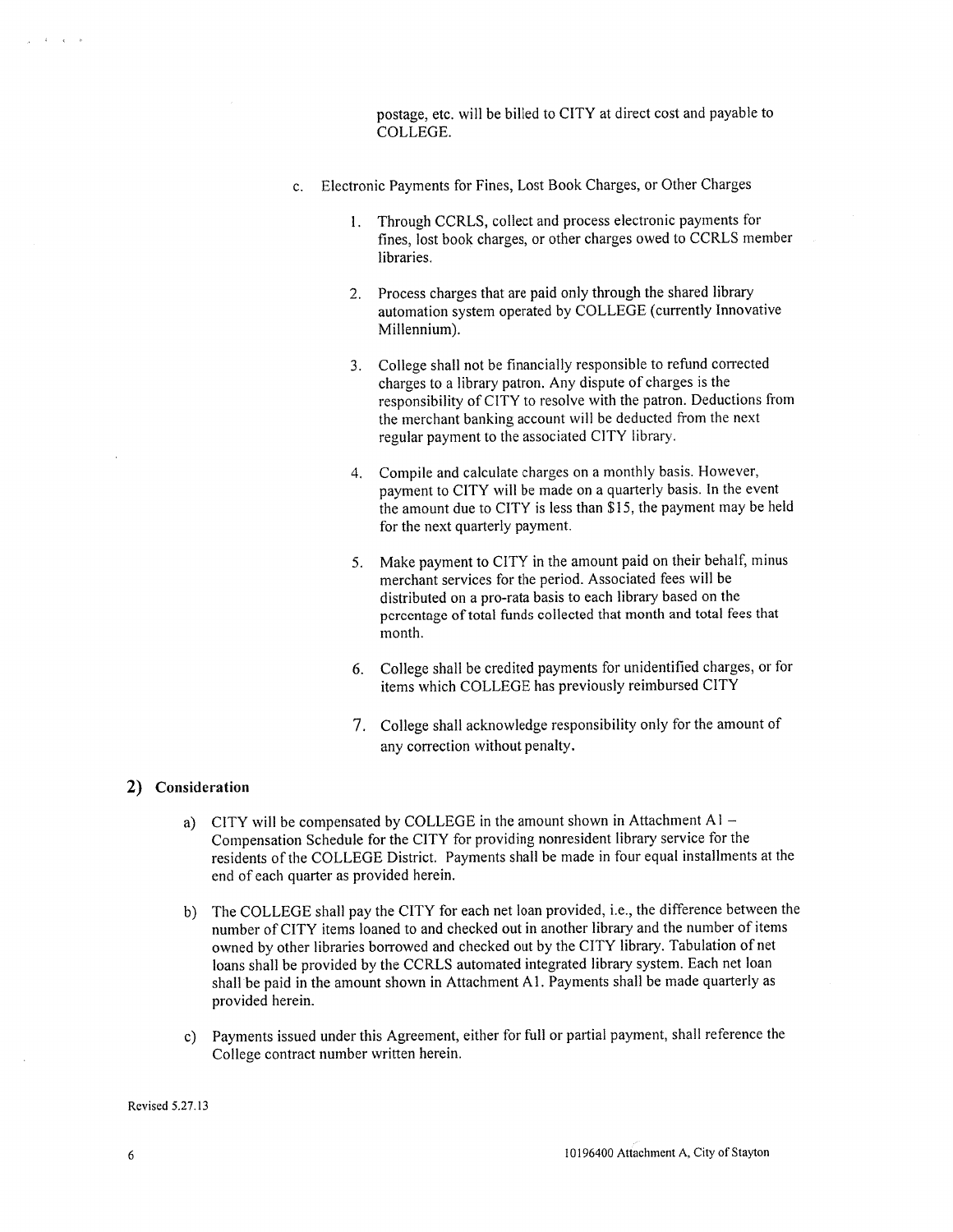# **ATTACHMENT A1 COMPENSATION SCHEDULE** FY 2013-14

# Non-Resident Library Service Fee to City by College

| Library                              | Amount    | Quarterly Payment |
|--------------------------------------|-----------|-------------------|
| <b>Amity Public Library</b>          | \$6,644   | \$1,661           |
| <b>Chemeketa Community College</b>   | \$13,314  | \$3,328           |
| Dallas Public Library                | \$62,155  | \$15,539          |
| Dayton - Mary Gilkey Public Library  | \$5,637   | \$1,409           |
| Independence Public Library          | \$51,721  | \$12,930          |
| Jefferson Public Library             | \$12,113  | \$3,028           |
| Lyons Public Library                 | \$15,239  | \$3,810           |
| Mt. Angel Public Library             | \$14,099  | \$3,525           |
| McMinnville Public Library           | \$132,465 | \$33,116          |
| Monmouth Public Library              | \$73,451  | \$18,363          |
| Newberg Public Library               | \$60,356  | \$15,089          |
| Salem/W Salem Public Library         | \$534,295 | \$133,574         |
| Sheridan Public Library              | \$12,991  | \$3,248           |
| <b>Silver Falls Library District</b> | \$59,698  | \$14,924          |
| <b>Stayton Public Library</b>        | \$78,783  | \$19,696          |
| Wagner (Falls City) Library          | \$2,802   | \$701             |
| Willamina Public Library             | \$14,976  | \$3,744           |
| <b>Woodburn Public Library</b>       | \$68,429  | \$17,107          |

# Net Loan Payment to City by College

The net loan payment rate for fiscal year 2013-14 shall be \$1.50 per item.